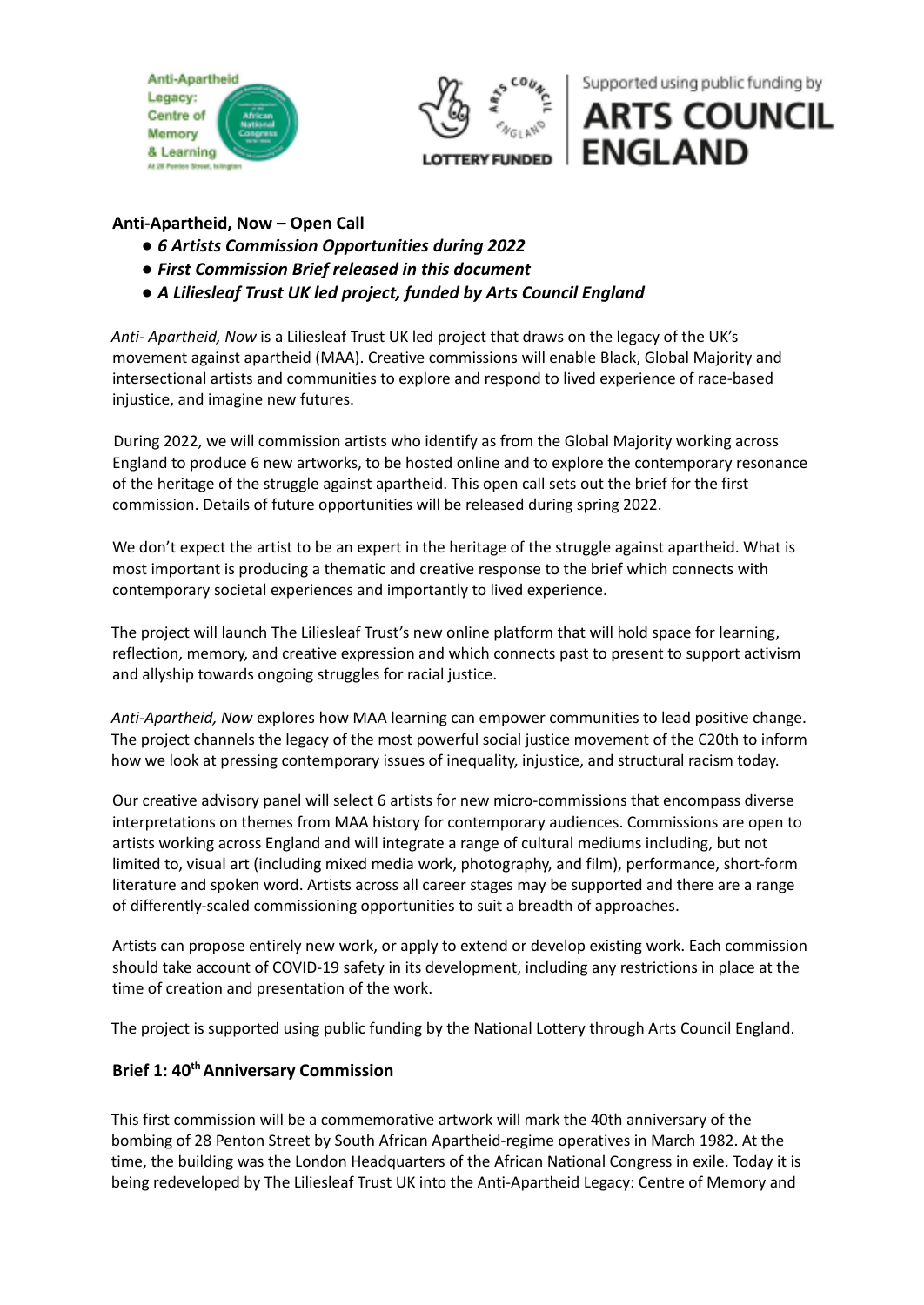Learning that invites audiences to learn about and from the heritage of the struggle against apartheid.

Developed in collaboration with local young people, this commemorative artwork will create a space to acknowledge past injustice while nurturing a creative, connected community response to this historical reminder of the violence that division breeds. The medium for the artwork is left to the discretion and choice of the artist with the premise that it will be displayed digitally on our website.

Expertise in, or an existing knowledge base of the heritage of the struggle against apartheid is not a requirement, though it is expected that the commissioned artist will explore and research this to inform their work. We can suggest research pathways through our network, for example, the opportunity to speak with former anti-apartheid activists or signposting to relevant archives. What is most important is producing a thematic and creative response to the brief which connects with contemporary societal experiences and importantly to lived experience.

#### **Expectations:**

- The artist will spend 8-9 days working on this commission in line with a budget of £2,500 (based on AU guidelines), including time to plan and deliver workshops with Upward Bound and research and complete the commision.
- Produce an artwork that can be hosted digitally
- c.3 sessions with a group of up to 15 Upward Bound students taking place on Saturday mornings at the Holloway Road Campus of London Metropolitan University. Our preferred dates are 10-11.30am on selected Saturdays between Sat 26<sup>th</sup> Feb and Sat 26<sup>th</sup> March, but alternative dates from late April could be organised by mutual convenience for selected artists/Upward Bound.
- The artist will need to complete a personal risk assessment prior to working on campus with Upward Bound and will need to comply with Covid-19 guidance. At time of writing this brief, London Metropolitan University require anyone attending in person events to take a lateral flow test prior to arrival on campus and to have uploaded the result to https://www.gov.uk/report-covid19-result and that face coverings are worn (unless there is a valid medical exemption reason).

#### **Who we are looking for**

We are interested in hearing from individual artists, emerging artists and artist collectives who:

- identify as Global Majority/intersectional artists. This reflects our foundational organisational commitment to championing diverse voices and responds to increased need from artists who have faced disproportionate challenges resulting from the pandemic.
- work across England (you may be more widely UK based) and able to accept payment on receipt of invoice to a UK bank account
- For this specific commission, we are looking for an established artist (5+ years of experience)
- has an inspiring and engaging practice and diverse range of practical skills which can be applied to co-creation workshops
- is experienced in arts education, participatory practice and community co-design
- has a valid DBS certificate that can be checked via the online DBS Update service (at https://www.gov.uk/dbs-update-service )
- You must hold, or be willing to acquire if commissioned, public liability and professional indemnity insurance, such as that offered by a-n the artists information company (current cost c. £38 per year https://www.a-n.co.uk/about/insurance/ ) and Artists Union England (included with membership

<https://www.artistsunionengland.org.uk/public-liability-artists-insurance/> )

● agree to follow government guidance around the prevention of Covid-19 transmission and London Metropolitan University's own requirements as stated above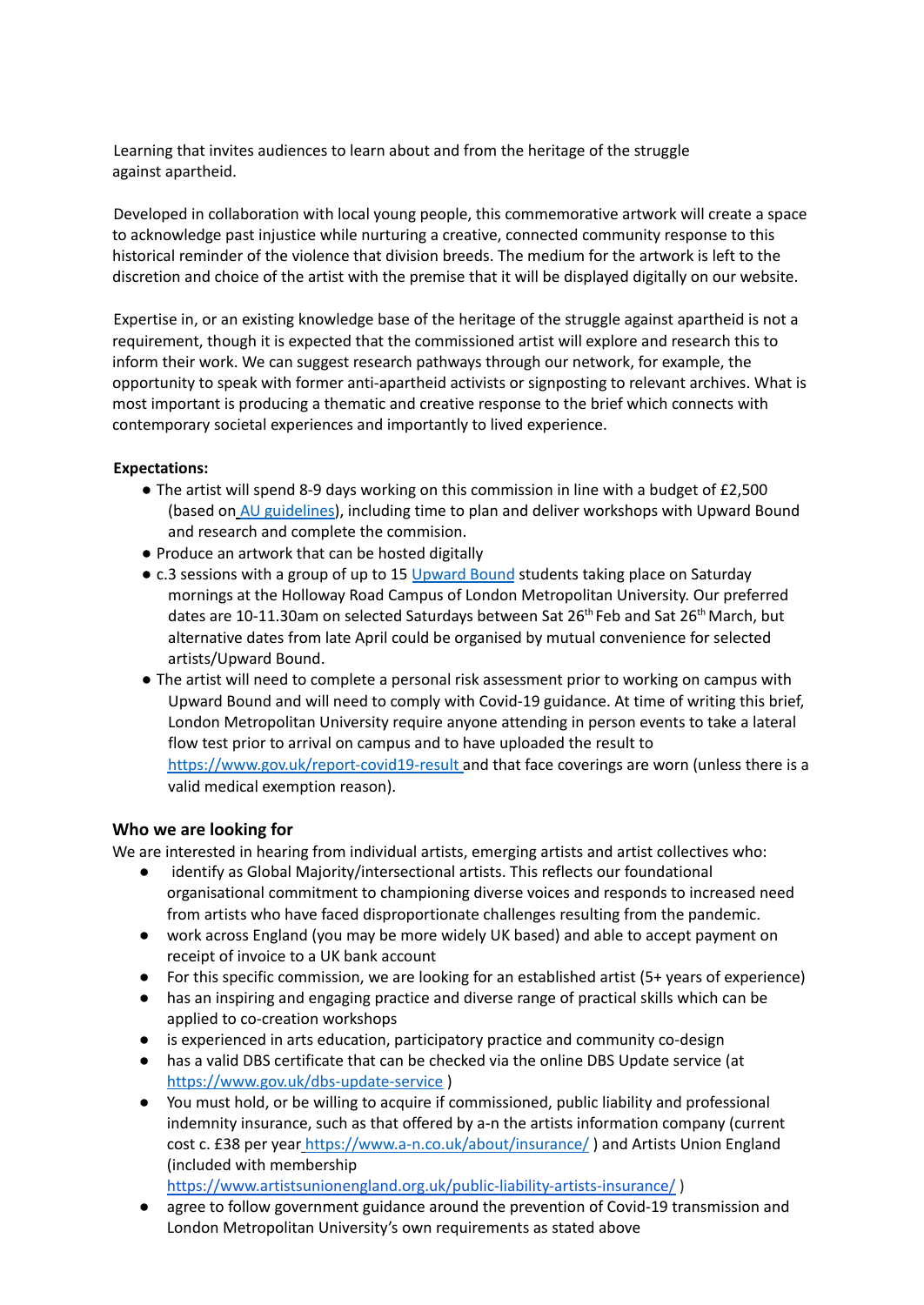- agree to complete a personal risk assessment prior to working with Upward Bound (a template will be provided)
- be able to travel to London Metropolitan University to work with Upward Bound in person (pending any Covid-19 related guidance in place at the time)

#### **Key dates**

- Deadline for responding to the brief: 5pm on Wednesday 9<sup>th</sup> February 2022
- Selection will take place by our panel who will meet between 10<sup>th</sup> and 17<sup>th</sup> February 2022
- **Notice of commission** will be communicated to the successful artist by 18<sup>th</sup> February 2022

**● Illustrative dates for c.3 co-creation workshops:** between Saturdays 26 th February and 26 th March 2022 inclusive (10-11.30 am)\*

- **Announcement** of commission by Liliesleaf Trust UK on 14<sup>th</sup> March 2022
- **● Commission completed** by 23rd May 2022
- **● Commission Launch** on/by 27th May 2022

\*There is some flexibility around the dates of the co-creation workshops. We are open to discussion should the commissioned artist need to propose amendments due to existing commitments.

#### **The Budget**

The £2,500 budget will need to cover all the costs of the commission, including artist fees, materials and any travel and/or expenses; by special agreement an additional £300 may be accessed for production/Upward Bound related materials. Please note the budget must include VAT.

Indicative division of the allocated days, although the appointed artist is free to use their time flexibly as long as the conditions of the brief are met.

- Meetings 1 day
- Plan workshops + associated administration 1 day
- Workshop delivery 1.5 days
- Research time and production of artwork 5 days
- Artwork launch preparation 0.5 day
- Further budget may be released to invite the artist to participate in a public programme which celebrates the Anti Apartheid Now commissions, for example, talks and workshops.

#### **Support**

- Access budget for disabled artists, those with additional needs and those with caring responsibilities
- Additional production costs of up to £300 provided these are detailed in budget Regular check-ins with the commissioning team to support delivery and mentoring support if requested provided by Cubitt Artists (time to be set between commissioned artist and Cubitt at outset of project)
- Marketing and promotional support.

#### **Access**

We actively look to reduce barriers for artists applying for our opportunities and commissions, and are committed to being fair, accessible, transparent and inclusive. We offer a range of support for artists and project participants, including an Access Budget).

If you have access needs (including caring responsibilities), you can apply for additional funds up to £200 including VAT to enable you to undertake the commission. We recognise that not everyone who needs additional support will identify with the term Disabled. We aim to be as transparent as possible about the possibilities and limits of what we can offer, and we are aware that this budget cannot cover everything that an artist might need. You can also submit an access document that includes an outline of your needs, alongside your application. See www.accessdocsforartists.com for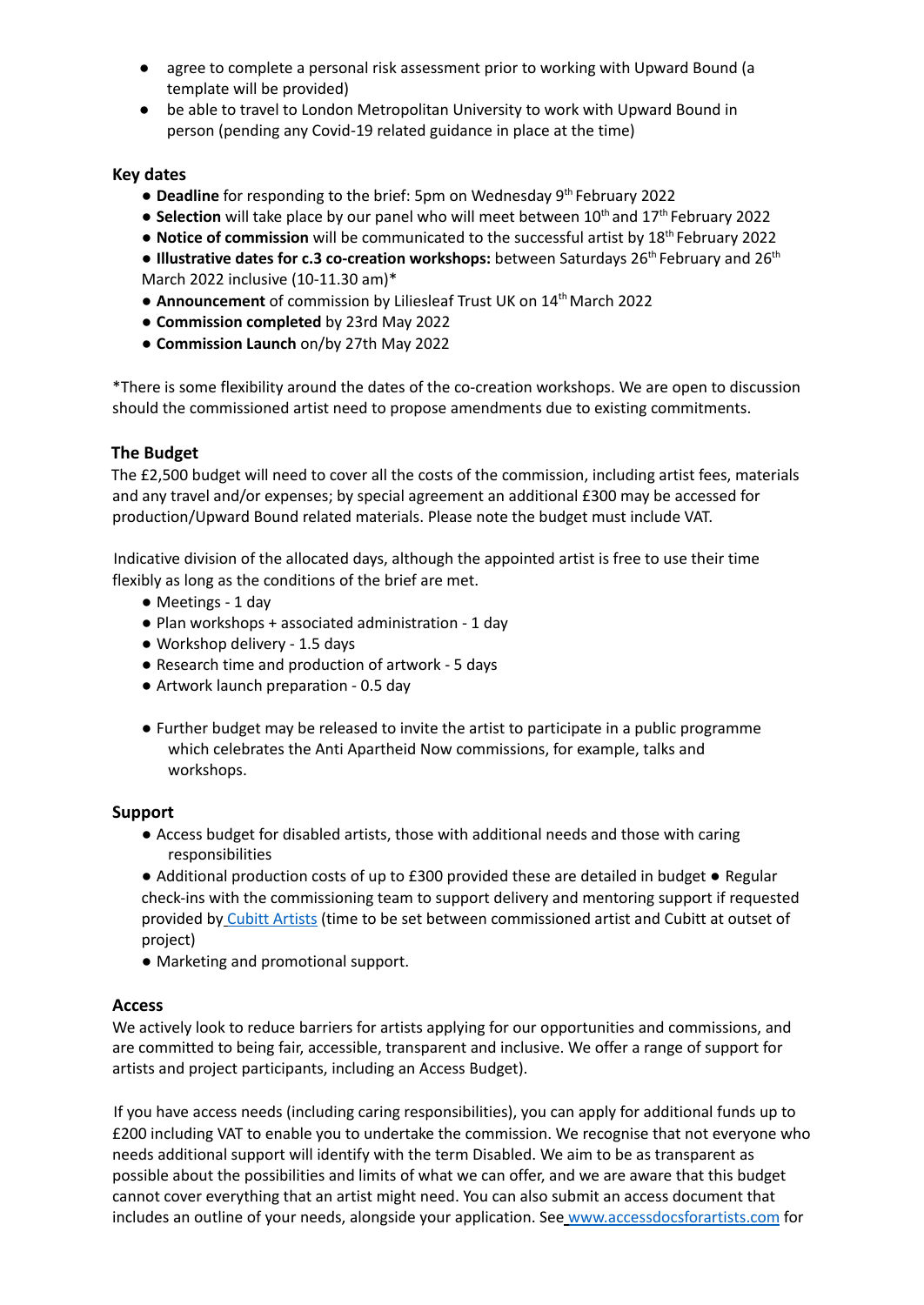If you would like to discuss individual access needs, please contact us on antiapartheidlegacy@gmail.com

## **How to apply**

- Please send an Expression of Interest of either no more than 500 words (written format) or 3 minutes in length (video format), that
	- o briefly outlining your practice and how you feel it relates the mission of The Liliesleaf **Trust**
	- o includes an outline of your idea for a new work and what it is about this opportunity that interests you
	- o explains how you propose to work with a group of young people (year 10s/ages 14-15) from Upward Bound as part of the co-creative, participatory preparation for the final produced piece. This element of your commission needs to contain practical, creative and recordable (photographic or scanned) outputs by the young people
	- o a brief outline of how you'd spend your allocated commission budget
- Attach a document that showcases your previous work (PDF, PPT or Word format) that includes no more than 5 images.
- Please include a link to your CV, or a PDF of your CV in your application email If you would prefer to apply via a format not listed above, please contact us to discuss.

Copyright for the work will remain with the artist, and will allow The Liliesleaf Trust project team and affiliated partners to use it in its entirety and in agreed elements, such as images and content for non-commercial purposes, with attribution, for example in research reports, publications, online and in-conference presentations and to remain accessible on our website. We will ask you to acknowledge this project and the ACE funding in any future iterations of the work though the project should be exclusive to The Liliesleaf Trust UK for the duration of 2022.

## **Contact**

For more information or with specific application related queries please contact Caroline Kamana at antiapartheidlegacy@gmail.com

## **About Liliesleaf Trust UK**

The Liliesleaf Trust UK is a Black/lived experience-led organisation, established in 2018 to advance knowledge of the movement against apartheid (MAA) within Southern Africa and the UK's role in this global struggle. As former MAA activists and organisers, we bring together deeply rooted experience across its political, international, and grassroots dimensions, and draw from this world-changing history to promote solidarity, social justice, equality, and anti-racism.

We work across sectors to connect artists, activists, communities, cultural organisations, schools and universities to collaborate through empowering participation activities that draw from MAA's models of positive leadership to build skills and aspiration in underserved/disenfranchised communities. In 3 years, we have engaged audiences of over 50,000 with co-developed exhibitions, community programmes, family workshops and in-school education. Our programme is delivered off-site and through partnership as we redevelop 28 Penton Street, Islington – a central organising site for the MAA - to become the first UK venue dedicated to sharing the legacy of this underrepresented Black-led history.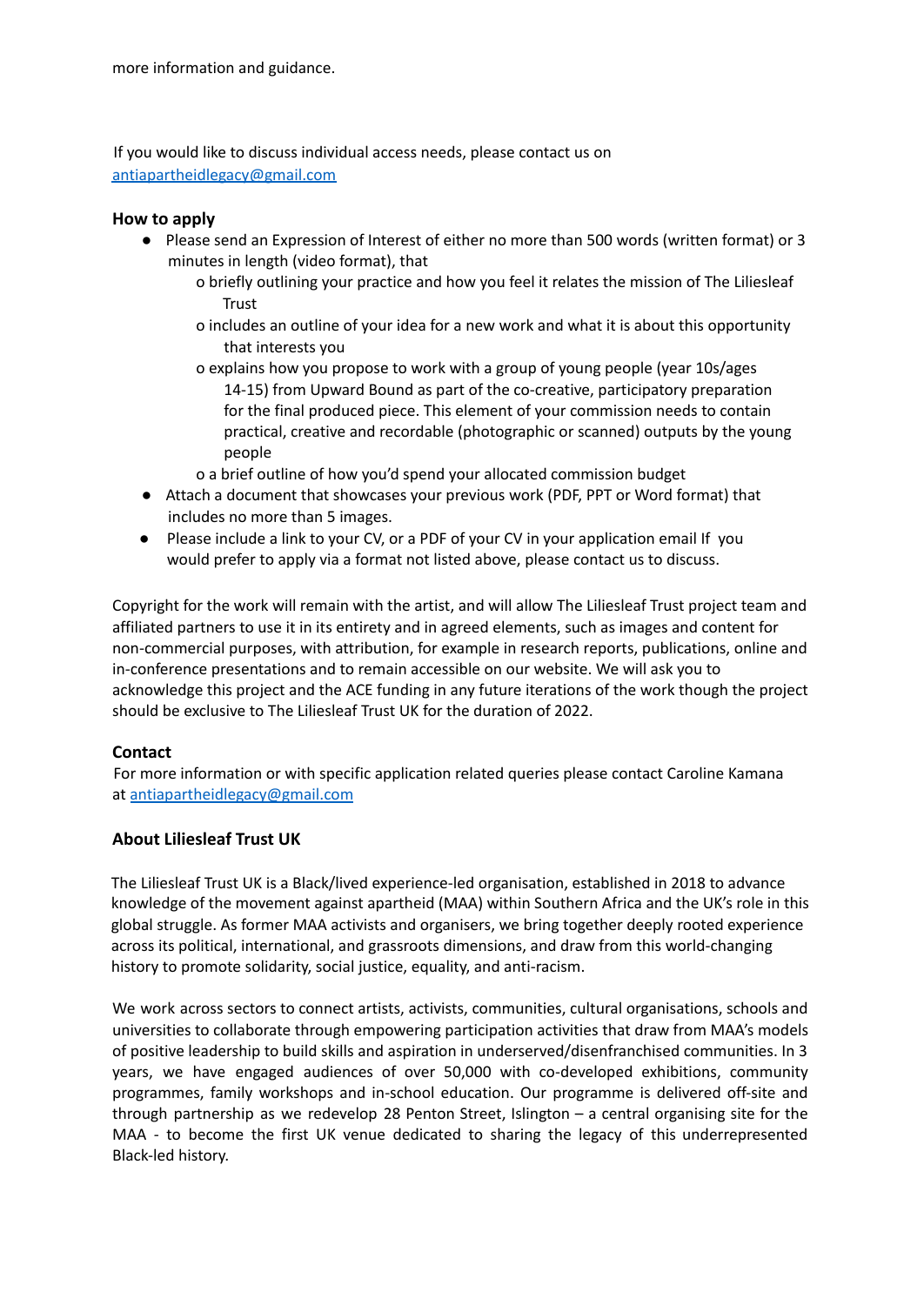Anti-Apartheid Now comes at a pivotal moment in our development, whilst we work towards completion of the Anti-Apartheid Legacy: Centre of Memory and Learning at 28 Penton St, opening in 2023: the first permanent venue dedicated to this heritage in the UK. We are simultaneously evolving an accessible, optimised online platform that extends reach and impact of activities across geographical and physical barriers. In the context of Covid-19, post-Brexit, Black Lives Matter, the relevance of our activities is more profound than ever. It is essential to our mission that our heritage is activated for the contemporary moment, responding to many of the most pressing social and racial equality issues today with the legacy of learning from anti-apartheid.

This project sits at the foundation of these plans, initiating extensive audience and community upscaling to shift programmes from locally-based and partner-dependent to become fully owned, nationally and internationally relevant. Launching our online platform with bold, engaging artist-led content, will support us to make this transition with quality, relevance, and ambition embedded at our core. Launching around the 40th anniversary of Penton St.'s bombing in March 2022, the anniversary commission will highlight, commemorate and invite reflection around this important history.

## **The Heritage**

28 Penton Street is a four-floor townhouse owned by the African National Congress (ANC) located in Angel, Islington. Between 1978 and 1994 the building was the London headquarters of the ANC, the nerve centre for co-ordinating international solidarity against the apartheid regime in South Africa, and a base from which anti-apartheid activity was coordinated both within the UK and further afield (including covert operations within South Africa).

It was here that international solidarity campaigns were coordinated, a weekly press digest sent out and a monthly magazine edited. The ANC worked with other liberation and anti-apartheid focused organisations, with 28 Penton Street being a hub for their collaborations. Amongst these and many other activities, it was from here that Oliver Tambo, leader of the ANC in exile, and Thabo Mbeki, later president of South Africa, worked together to plan the overthrow of the oppressive regime.

In 1982, on a morning that Oliver Tambo was due to address crowds of anti-apartheid demonstrators in Trafalgar Square, the building was bombed in a racially and politically motivated attack. No one was killed, though one ANC worker was injured. Years later, South African security operatives admitted to the attack and gave evidence in court about its orchestration by the apartheid regime from South Africa. 11kg of explosives were used in the bomb which severely damaged the building and destroyed the ANCs printing facilities. The blast was heard as far as Stoke Newington. The bombing was part of a series of undercover operations that included break-ins and burglaries at Penton Street as well as at the Anti-Apartheid Movement HQ in neighbouring Camden. Many years later, nine South African former security policemen admitted to the bombing and were granted amnesty by the Truth and Reconciliation Commission.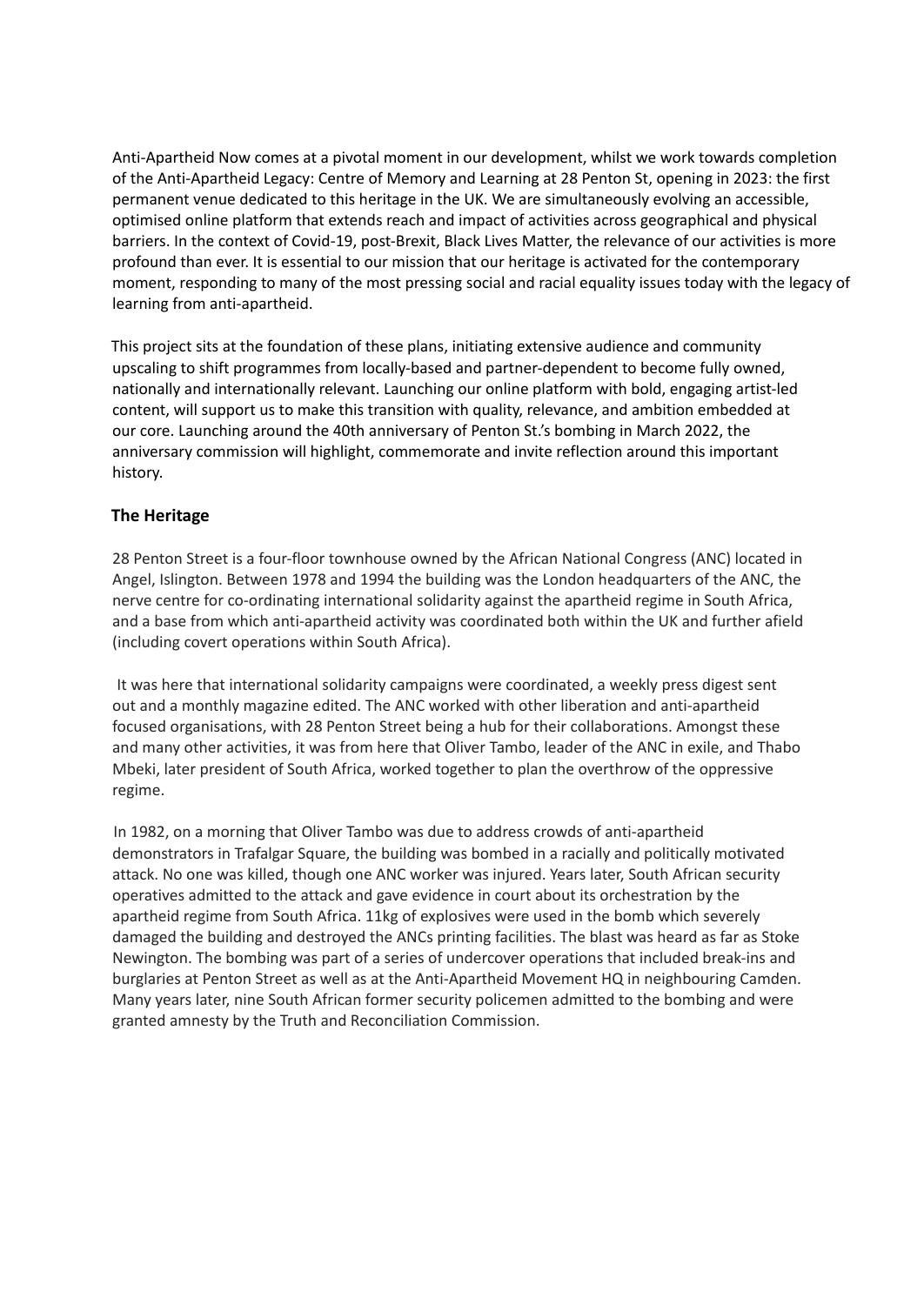



Above images show damage caused by the blast. Courtesy of Anti-Apartheid Movement Archives.

After 1994, when the ANC's Nelson Mandela became the first democratically elected South African president and until 2006, the building was home to Action for Southern Africa (ACTSA) the successor to the Anti-Apartheid Movement. In 2014, a commemorative plaque was unveiled on the building, in partnership between Islington Ccouncil and the Nubian Jak Community Trust as part of a 20th anniversary celebration to honour the work of the formidable anti-apartheid activity within the borough of Islington.